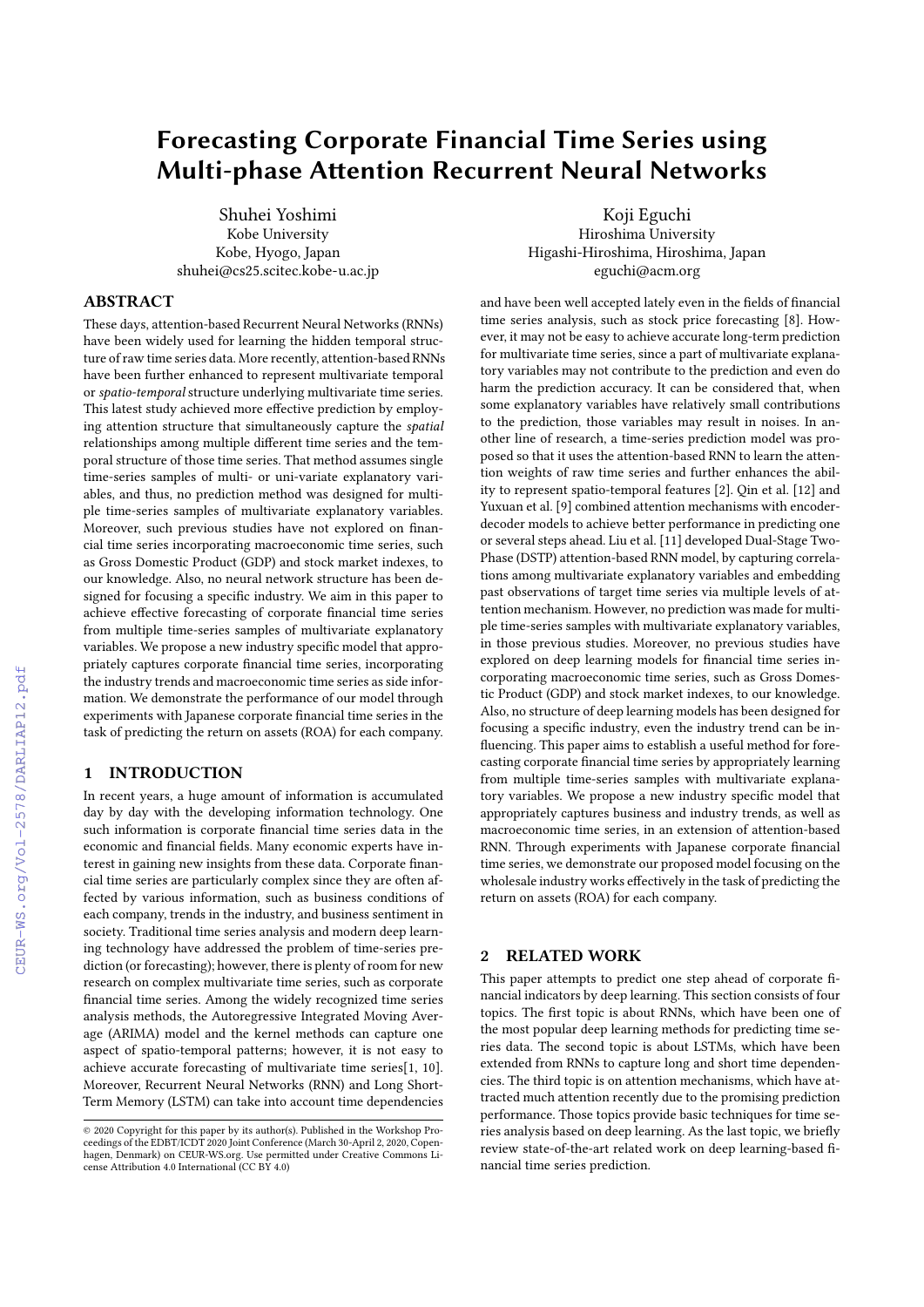

**Figure 1: Structure of RNN.**

### **2.1 Recurrent Neural Networks**

Sequential data refers to any kind of data where the order of the samples is important. Especially, sequential data is also called as time series data in case that the order is based on time. It is known that prediction performance can be improved by considering the dependencies between the current samples and the past samples. One most popular method is RNN, which is an extension of feed-forward neural networks for handling sequential data [3]. Now, we suppose that the RNN receives input sequence  $x_t$  for each time *t* and also returns one output sequence  $y_t$  at the time *t*. At time  $t = n$ , we can assume that output  $y_n$  is successfully produced from input sequence  $\mathbf{x}_1, \mathbf{x}_2, \mathbf{x}_3, \cdots, \mathbf{x}_n$ . This is because the RNN is based on a neural network with directed closed loop called 'return path'. This structure makes it possible to store temporal information and change behaviors. Figure 1 shows the structure of the RNN and its structure expanded in time dimension.

Now, we describe the calculation process in RNNs. First, suppose  $\mathbf{x}_t$  is input to the network;  $\mathbf{h}_t$  is output from the middle layer;  $\mathbf{y}_t$  is output from the output layer;  $W^{(\boldsymbol{in})}$  is input weight matrix that represents connections from the input layer to the middle layer; and  $W^{(out)}$  is output weight matrix that represents connections from the middle layer to the output layer.

In the return path, the RNN returns the output of the middle layer to its own input. The RNN assumes the connection between the middle layer at time *t* − 1 to that at time *t*. Therefore, a weight *w* is assigned to each recurrent connection from an arbitrary unit of the middle layer at time *t* − 1 to an arbitrary unit of the middle layer at time *t*. We use the notation *W* as a recurrent weight matrix consisting of each recurrent connection's *w*. Figure 2 shows one unit of middle layer in RNN.

Hidden variables in the middle layer at time *t*, **h***t* , can be obtained by  $\mathbf{x}_t$ ,  $W^{(in)}$ ,  $\mathbf{h}_{t-1}$ ,  $W$ , activation function  $f$  and bias  $b$ , as follows:

$$
\mathbf{h}_t = f(W^{(in)}\mathbf{x}_t + W\mathbf{h}_{t-1} + b) \tag{1}
$$

Output  $y_t$  are then obtained by  $f$ ,  $W^{(in)}$ , and  $h_t$  from each unit in the middle layer:

$$
\mathbf{y}_t = f(W^{(out)}\mathbf{h}_t) \tag{2}
$$

In this paper, we assume that activation function  $f$  in Eq. (1) is the hyperbolic tangent function (*tanh*) and *f* in Eq. (2), also called as loss function, is the squared error.

#### **2.2 Long Short-Term Memory**

RNNs can capture the context of sequential data. In this case, it is important to understand the length of past sequence that should be captured in the model, in other words, how long past inputs from the current time should be reflected to predict the output.



**Figure 2: A unit of middle layer in RNN.**



**Figure 3: A unit of middle layer in LSTM.**

However, the gradient usually vanishes or explodes after a certain number of iterations during learning in case of RNNs [4, 5]. This limit is caused by the so-called *gradient vanishing problem* —when calculating weights, the value of the gradient explosively decreases or increases as it is propagated backward through the RNN network. To address this problem, LSTMs [6] were proposed to achieve long- and short-term memory. Compared to the RNN, each unit in the middle layer of the LSTM has a memory cell and three gates: an input gate, an output gate, and a forget gate, while the other structure is basically the same as that of the RNN. Figure 3 shows one unit of middle layer in the LSTM.

Now, let  $W_i$ ,  $W_o$ ,  $W_f$ , and  $W_s$  be input weight matrices, where the subscript indicates the input gate *i*, output gate *o*, forget gate *f*, or memory cell *s* in the LSTM network. Also, let  $U_i$ ,  $U_o$ ,  $U_f$ , and  $U_s$  be recurrent weight matrices, and  $b_i$ ,  $b_o$ ,  $b_f$ , and  $b_s$  be biases. Suppose *σ* is the sigmoid function, and *tanh* is the hyperbolic tangent function. At time  $t$ , we suppose that  $\mathbf{i}_t$  is the output of the input gate;  $\hat{\mathbf{s}}_t$  is a new candidate state of the memory cell;  $o_t$  is the output of the output gate;  $f_t$  is the output of the forget gate;  $s_t$  is the state of the memory cell; and  $h_t$  is the output of the memory cell. We obtain these variables, as follows:

$$
\mathbf{i}_t = \sigma(W_i \mathbf{x}_i + U_i \mathbf{h}_{t-1} + b_i) \tag{3}
$$

$$
\hat{\mathbf{s}}_t = \tanh(W_s \mathbf{x}_t + U_s \mathbf{h}_{t-1} + b_s) \tag{4}
$$

$$
\mathbf{f}_t = \sigma(W_f \mathbf{x}_t + U_f \mathbf{h}_{t-1} + b_f) \tag{5}
$$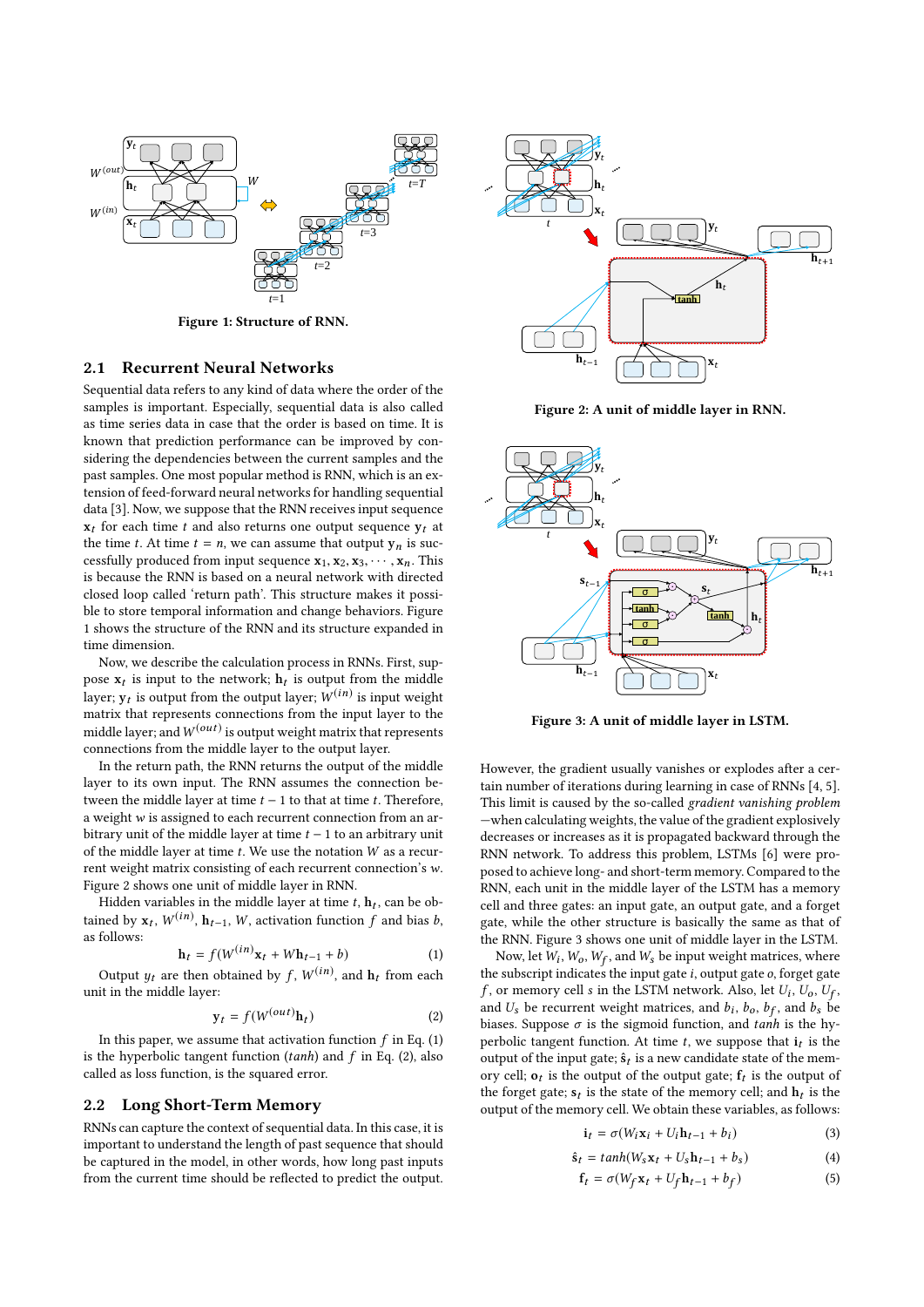$$
\mathbf{s}_t = \mathbf{i}_t \odot \hat{\mathbf{s}}_t + \mathbf{f}_t \odot \mathbf{s}_{t-1} \tag{6}
$$

$$
\mathbf{o}_t = \sigma(W_0 \mathbf{x}_t + U_0 \mathbf{h}_{t-1} + b_0) \tag{7}
$$

$$
\mathbf{h}_t = \mathbf{o}_t \odot \tanh(\mathbf{s}_t) \tag{8}
$$

where  $\odot$  indicates the Hadamard (or element-wise) product. Now, we will discuss how the LSTM's units work in the four steps below.

- Step 1 –Update the output of the forget gate  $f_t$ : First, the model needs to determine what to forget from the cell state, as shown in Eq. (5).  $\mathbf{f}_t$  is obtained by the output of the previous step **h***t*−1 and the input **x***t* . *σ* is used to give output values between 0 and 1. For instance, when the value is 1, the current cell state is stored completely. When the value is 0, it is forgotten completely.
- Step 2 —Update the output of input gate **i***<sup>t</sup>* and new candidate state of memory cell  $\hat{\mathbf{s}}_t$ : Second, the model needs to determine what information is going to be added to the cell state, as shown in Eqs. (3) and (4). In this step again, the input is obtained by  $h_{t-1}$ and  $\mathbf{x}_t$ . Input gate  $\mathbf{i}_t$  first applies  $\sigma$  to determine which previous cell state will be updated. *tanh* is then used to obtain a new candidate value **sˆ***t* . In the next step, these two will be combined to update the cell state **s***t*−1.
- Step 3 —Update the state of the memory cell  $s_t$ : Third, the model updates the cell state, as shown in Eq. (6). Now, the old cell state  $s_{t-1}$  is multiplied by  $f_t$  to forget unnecessary information. Then, the product of  $\mathbf{i}_t$  by  $\mathbf{s}_{t-1}$ is added to the cell state memory.
- Step 4 –Update the output of the memory cell  $\mathbf{h}_t$  and the output of output gate **o***t* :

Finally, the model determines the output unit, as shown in Eqs. (7) and (8).  $\mathbf{h}_t$  is based on the cell state but in a filtered version. First,  $\sigma$  is applied to the previous memory output  **and input**  $**x**<sub>t</sub>$ **, to determine output gate**  $**o**<sub>t</sub>$ **.** This value indicates which cell state is going to be output in the range from 0 to 1. Then, cell state  $\mathbf{s}_t$  is transformed by *tanh* in the range from -1 to 1. Next, this transformed cell state is multiplied by output gate  $\mathbf{o}_t$ , resulting in  $\mathbf{h}_t$ . This output will be forwarded to the next step in the network.

These structures improve the limitation of RNNs in which limited-term memory can only be captured, achieving a more accurate estimation that captures a longer-term memory.

#### **2.3 Attention mechanisms**

Attention mechanisms were successfully used for LSTM [11, 12]. In time series analysis with LSTM, the attention mechanisms can simultaneously capture the *spatial* relationships among multiple different time series and the temporal structure of those time series. In the rest of this subsection, we will briefly review the attention mechanism developed by Liu et al. [11].

*2.3.1 Spatial-attention LSTM.* The purpose of the spatial attention mechanism is to obtain the spatial correlations among multivariate input time series. Given the time series (of length*T* ) of *k*-th explanatory attribute at time  $t$ ,  $\mathbf{x}_t^k = (x_{t-T+1}^k, \dots, x_t^k) \in$  $\mathbb{R}^T$ , the following attention mechanism can be used:

$$
a_t^k = \mathbf{v}_a^{\mathrm{T}} \tanh(W_a[\mathbf{h}_{t-1}; \mathbf{s}_{t-1}] + U_a \mathbf{x}_t^k + \mathbf{b}_a)
$$
 (9)

$$
\alpha_t^k = \frac{\exp(a_t^k)}{\sum_{j=1}^n \exp(a_t^j)}
$$
(10)

where  $[*; *]$  is a concatenation operation, and  $\mathbf{v}_a, \mathbf{b}_a \in \mathbb{R}^T$ ,  $W_a \in$  $\mathbb{R}^{T\times 2m}, U_a$  ∈  $\mathbb{R}^{T\times T}$  are parameters to learn,  $\mathbf{h}_{t-1}$  ∈  $\mathbb{R}^m$  and  $\mathbf{s}_{t-1}$  ∈  $\mathbb{R}^m$  are respectively the hidden state and cell state vectors of time *t* − 1, and *m* is the number of hidden states of this attention module. Spatial attention weight at time *t*,  $(\alpha_t^1, \dots, \alpha_t^n)$ , is determined by the hidden states and cell states at time *t* −1, and inputs of explanatory attributes at time *t*. It represents the effect of each explanatory attribute on the forecast of the target. Using the attention weight associated with each explanatory attribute, the multivariate input at time *t*,  $\mathbf{x}_t = (x_t^1, \dots, x_t^n)$ , is weighted as follows:

$$
\tilde{\mathbf{x}}_t = (\alpha_t^1 x_t^1, \alpha_t^2 x_t^2, \cdots, \alpha_t^n x_t^n)^{\mathrm{T}}
$$
\n(11)

Let *fspat ial* be the LSTM with the spatial attention mechanism mentioned previously. Then we can get the following equation.

$$
(\mathbf{h}_t, \mathbf{s}_t) = f_{spatial}(\mathbf{h}_{t-1}, \mathbf{s}_{t-1}, \tilde{\mathbf{x}}_t)
$$
 (12)

*2.3.2 Temporal-attention LSTM.* The purpose of the temporal attention mechanism is to maintain the temporal relationships of the spatial attention. The spatio-temporal relationships in a fixed-size window is extracted using the spatial relationship among multivariate time series in the time window of length *T* , which was mentioned previously. It is not sufficient to understand the temporal relationships in a fixed-size window, so an attention mechanism for selecting hidden states is promising. The hidden state most relevant to the target (or objective) variable is selected. For each *i*-th hidden state, the attention mechanism gives temporal attention weightes  $(\beta_t^1, \dots, \beta_t^T)$ , as follows:

$$
b_t^i = \mathbf{v}_b^{\mathrm{T}} \tanh(W_b[\mathbf{d}_{t-1}; \mathbf{s}'_{t-1}] + U_b \mathbf{h}_i + \mathbf{b}_b)
$$
 (13)

$$
\beta_t^i = \frac{\exp(b_t^i)}{\sum_{j=1}^T \exp(b_t^j)}
$$
(14)

where **h***i* represents the *i*-th hidden state vector obtained in the spatial attention module mentioned previously.  $\mathbf{d}_{t-1} \in \mathbb{R}^p$  and  $\mathbf{s}'_{t-1}$  ∈  $\mathbb{R}^p$  are respectively the hidden state and cell state vectors of time  $t - 1$ , and  $p$  is the number of hidden states of this attention module.  $\mathbf{v}_b, \mathbf{b}_b \in \mathbb{R}^p$ ,  $W_b \in \mathbb{R}^{p \times 2p}$ , and  $U_b \in \mathbb{R}^{p \times m}$ are the parameters to learn. Next, context vector  $\mathbf{c}_t$  are defined as follows:

$$
\mathbf{c}_t = \sum_{j=1}^T \beta_t^j \mathbf{h}_j \tag{15}
$$

Context vector  $c_t$  represents the information of all the hidden states, representing the temporal relationships within a time window. This context vector  $c_t$  is then aligned with target variable *yt* , as follows:

$$
\tilde{y}_t = \tilde{\mathbf{w}}^{\mathrm{T}}[y_t; \mathbf{c}_t] + \tilde{b}
$$
\n(16)

where  $\tilde{\mathbf{w}} \in \mathbb{R}^{m+1}$  and  $\tilde{b} \in \mathbb{R}$  are parameters that map the concatenation to the target variable. Aligning the target time series with the context vector makes it easier to maintain temporal relationships and makes use of the results to update the hidden state and cell state. Let *ftempor al* be the LSTM with the temporal attention mechanism mentioned previously. Then we can get the following equation.

$$
(\mathbf{d}_t, \mathbf{s}'_t) = f_{temporal}(\mathbf{d}_{t-1}, \mathbf{s}'_{t-1}, \tilde{y}_{t-1})
$$
\n(17)

Given *T*-length multivariate explanatory time series  $X_T$  =  $(\mathbf{x}_1, \dots, \mathbf{x}_t, \dots, \mathbf{x}_T)$ , where  $\mathbf{x}_t = (x_t^1, \dots, x_t^n)$ , and target time series  $y_T = (y_1, \dots, y_t, \dots, y_T)$ , context vector  $c_T$  and hidden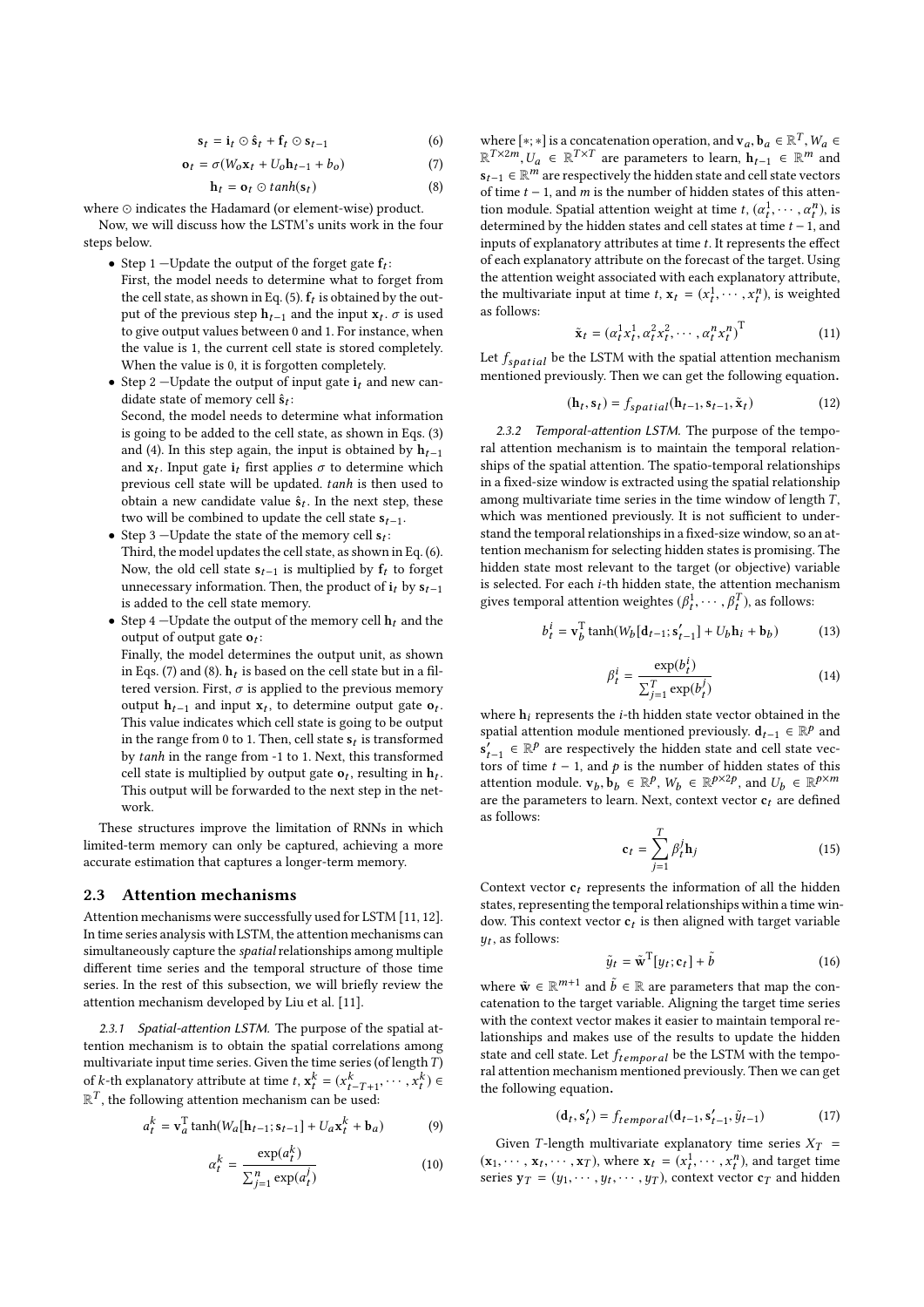

**Figure 4: Structure of the DSTP-based model.**

state vector  $\mathbf{h}_T$  are concatenated to make the final prediction of one step ahead of target variable  $y_{T+1}$ , as follows:

$$
\hat{y}_{T+1} = F(X_T, \mathbf{y}_T) \tag{18}
$$

$$
= \mathbf{v}_y^{\mathrm{T}}(W_y[\mathbf{d}_T;\mathbf{c}_T] + \mathbf{b}_y) + b_y' \tag{19}
$$

where *F* denotes the predictor.  $W_y \in \mathbb{R}^{p \times (p+m)}$  and  $\mathbf{b}_y \in \mathbb{R}^p$ map the concatenation  $[\mathbf{h}_T; \mathbf{c}_T] \in \mathbb{R}^{p+m}$  to  $p$ -dimensional latent space. A linear function with weights  $\mathbf{v}_y \in \mathbb{R}^p$  and bias  $b'_y \in \mathbb{R}$ produces final prediction  $\hat{y}_{T+1}$ .

# **2.4 State-of-the-art financial time series prediction with LSTM**

Quite recently, Liu et al. [11] focused on spatial correlations and incorporated target time series to develop Dual-Stage Two-Phase (DSTP) attention-based LSTM model. Here, we briefly introduce the structure of their model in Figure 4. Let  $X_t$  be multivariate explanatory time series and *Yt* be target time series. At the second phase of Spatial-attention LSTM, *x k* in Eq. (9) is replaced with  $[\tilde{x}^k; y^k]$ , where the (observed) target time series is concatenated with the corresponding explanatory time series.

They enhanced the attention mechanisms to incorporate both spacial correlations and temporal relationships. However, we have three concerns when we employ the DSTP-based model to achieve our goal. First, the dataset they used was NASDAQ 100 stock data<sup>1</sup>, which involves multiple time series samples with a univariate explanatory variable, not with multivariate explanatory variables. Second, their model did not incorporate macroeconomic time series. Third, their model did not consider industrywide trends.

# **3 DATA**

In this study, we use "Surveys for the Financial Statements Statistics of Corporations by Industry"<sup>2</sup> collected by the Ministry of Finance Japan. The surveys are based on sampling in which target commercial corporations are general partnership companies, limited partnership companies, limited liability companies, and stock companies, all of whose head offices are located in Japan. We excluded the companies in 'finance and insurance' industry for our study. The collection period is from the first quarter of 2003 to the fourth quarter of 2016. The surveys consist of annual survey and quarterly survey. The total number of companies are 57, 775 in the quarterly survey and 60, 516 in the annual survey. These surveyed items include the financial indexes shown in Table 1.

We use financial statements in the quarterly survey, and calculate various financial ratios as explanatory and target variables in our analysis. We need to perform preprocessing for the use of time-series analysis. First, the survey dataset contains both long-term and short-term companies; however, it is not easy to include short-lived companies for time-series analysis and thus we excluded short-term companies for our analysis. Secondly, the survey dataset contains a number of missing values, so we need to take care of them before calculating financial ratios. In summary, we employed the following three steps, in this order, for preprocessing of the data: (1) extraction of survey items for long-term companies (*exclusion processing*), (2) imputation of missing values in survey items (*imputation processing*), (3) calculation of financial ratios using the survey items (*calculation processing*). We will describe the details in the following subsections.

#### **3.1 Exclusion processing**

Before imputation processing, we do firstly exclusion processing. This is because some of company data greatly diverge from true data even if imputation processing is performed at this step. We performed exclusion processing in the following cases:

- Case 1: companies that do not have all of 56 time steps.
- Case 2: companies of which financial statements do have no data in the entire time steps.

After the exclusion, the number of companies in the dataset for the experiments became 2296.

#### **3.2 Imputation processing**

Before calculation processing, we do secondly imputation processing. This is because some of company data have missing values, and if so, we cannot calculate financial ratios. We show the details on the imputation processing in the appendix.

#### **3.3 Calculation processing**

In this study, a number of financial ratios are used as explanatory variables. Each financial ratio is based on formula of the financial sales ratio in corporate enterprise statistics, as defined in Table 2.

# **3.4 External data**

In addition to financial ratios, we use two macroeconomic time series as external data: one is Nikkei Average closing price<sup>3</sup> (N) and the other is Japanese GDP<sup>4</sup> (G). The Nikkei Average closing price (*N*) is extracted from January in 2003 to December in 2016 on monthly basis. The Japanese GDP (*G*) is extracted from the 1st quarter of 2003 to the 4th quarter of 2016 on quarterly basis.

# **4 PROPOSED MODEL**

In this paper, we propose a model for predicting one step ahead of the corporate financial time series in a target industry. Figure 5 shows the model's flow from input time series to output time series. The 1st phase aims to extract the spatial correlations

<sup>1</sup>https://cseweb.ucsd.edu/ yaq007/NASDAQ100\_stock\_data.html

<sup>2</sup>https://www.mof.go.jp/english/pri/reference/ssc/outline.htm

<sup>3</sup>https://indexes.nikkei.co.jp/nkave//index/profile?idx=nk225

<sup>4</sup>https://www.esri.cao.go.jp/jp/sna/data/data\_list/sokuhou/files/2019/toukei\_2019.html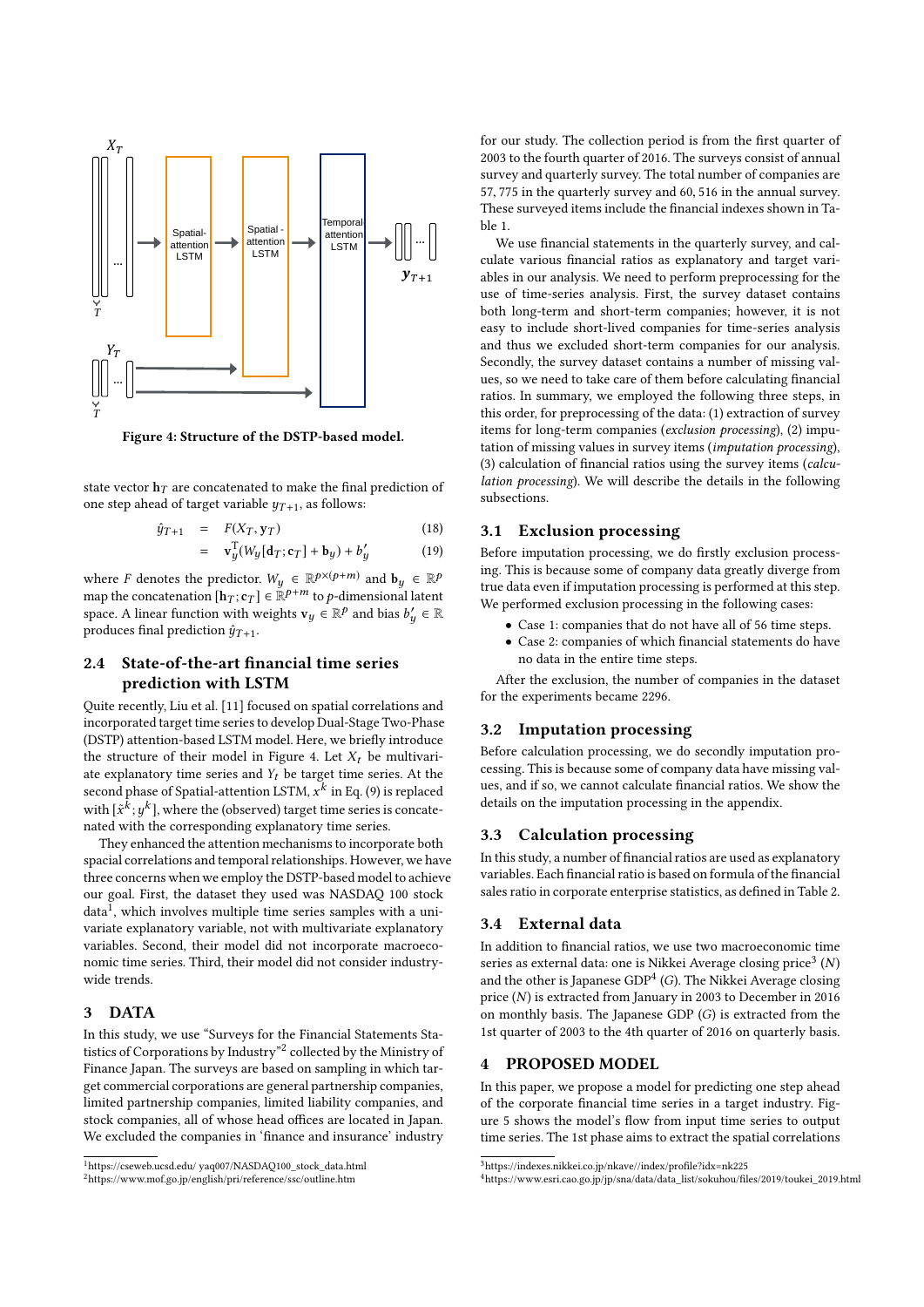**Table 1: Financial statements. '**†**' and '**‡**' indicate that the designated item is supposed to be recorded as of the beginning of every term (fiscal year or quarter) and as of the end of every term, respectively.**

| Classifications | <b>Ouarterly</b> surveys                                       | Annual surveys                                                              |  |
|-----------------|----------------------------------------------------------------|-----------------------------------------------------------------------------|--|
| Liabilities     | Notes, accounts payable, and trade <sup>†,‡</sup>              | Notes $\uparrow, \uparrow$                                                  |  |
|                 |                                                                | Accounts payable and trade <sup>7,‡</sup>                                   |  |
| Fixed assets    | Land $^{\dagger,\ddagger}$                                     | Land $^{\dagger,\ddagger}$                                                  |  |
|                 | Construction in progress <sup>†,‡</sup>                        | Construction in progress <sup>7,‡</sup>                                     |  |
|                 | Other tangible assets $\frac{1}{1+\frac{1}{2}}$                | Others $\overline{$ <sup><math>\dagger</math>,<math>\overline{</math></sup> |  |
|                 | Intangible assets 1,#                                          | Excluded software <sup>†,‡</sup>                                            |  |
|                 |                                                                | Software <sup>†,‡</sup>                                                     |  |
|                 | Total liabilities and net assets $\frac{1}{1}$ , $\frac{1}{2}$ | Total assets <sup>†,‡</sup>                                                 |  |
| Personnel       | Number of employees $*$                                        | Number of employees <sup>#</sup>                                            |  |
| Profit and loss | Depreciation and amortization <sup>‡</sup>                     | Depreciation and amortization <sup>#</sup>                                  |  |
|                 |                                                                | Extraordinary depreciation and amortization <sup>#</sup>                    |  |
|                 | Sales $\overline{ }$                                           | Sales $\frac{1}{x}$                                                         |  |
|                 | Cost of sales $\frac{1}{x}$                                    | Cost of sales $*$                                                           |  |
|                 | Operating profit <sup>#</sup>                                  | Operating profit <sup>#</sup>                                               |  |
|                 | Ordinary profit $*$                                            | Ordinary profit <sup>#</sup>                                                |  |

**Table 2: Financial ratios. '**∗**' indicates that the designated item is obtained by averaging that as of the beginning of each quarter and that as of the end of the quarter. '**∗∗**' indicates that the designated item is obtained as the amount of increase (or decrease) from that as of the beginning of each quarter to that as of the end of the quarter.**

| $X_0$    | Operating return on assets           | (Operating profit)<br>(Total liabilities and net assets*)                                                                                           |
|----------|--------------------------------------|-----------------------------------------------------------------------------------------------------------------------------------------------------|
| $X_1$    | Ordinary return on assets            | (Ordinary profit)<br>Total liabilities and net assets*)                                                                                             |
| $X_2$    | Operating profit ratio               | (Operating profit)<br><b>Sales</b>                                                                                                                  |
| $X_3$    | Ordinary profit ratio                | (Ordinary profit)<br><b>Sales</b>                                                                                                                   |
| $X_4$    | Total asset turnover ratio           | <b>Sales</b><br>(Total liabilities and net assets*)                                                                                                 |
| $X_5$    | Tangible fixed assets turnover ratio | <b>Sales</b><br>(Notes, accounts payable, and trade*)                                                                                               |
| $X_6$    | Accounts payable turnover ratio      | <b>Sales</b><br>Land*+(Other tangible assets*)                                                                                                      |
| $X_7$    | Depreciation and amortization ratio  | (Depreciation and amortization)<br>(Other tangible assets)+(Intangible assets)+(Depreciation and amortization)                                      |
| $X_8$    | Capital equipment                    | Land*+(Other tangible assets*)<br>(Number of employees)                                                                                             |
| $X_9$    | Cash flow ratio                      | (Ordinary profit)+(Depreciation and amortization)<br>(Total liabilities and net assets*)                                                            |
| $X_{10}$ | Capital Investment ratio             | (Construction in progress**)+(Other tangible assets**)+(Intangible assets**)+(Depreciation and amortization)<br>(Total liabilities and net assets*) |
| $X_{11}$ | Gross profit ratio                   | Sales-(Cost of sales)<br>Sales                                                                                                                      |

among multivariate time series. The 2nd and 3rd phases aim to make the prediction of a target variable at time  $T + 1$ , given the past explanatory and target time series of window size *T* . More specifically, the 2nd phase aims to extract the spatial correlations between the target time series and the multivariate explanatory time series, while the 3rd phase aims to extract temporal relationships.

*1st phase.* This phase captures spatial correlations in all of the multivariate time series (including both explanatory and target variables observed as time series) of the entire length. By applying the attention mechanisms to the entire time series before splitting the time-series data, the correlations between timeseries samples can be captured well. For multiple time-series samples with multivariate variables, such that each time-series sample corresponds to each company, it is not easy to well capture the spatial correlations after the data splitting, which does not distinguish which time-series slice belongs to which company.

First, Spatial Attention-based LSTM, denoted as  $F_{Spatial}$ , is applied to all company time series (*A*) to obtain the spatial correlations among the multivariate time series for every company, as in Eqs. (9), (10), and (11).

$$
\acute{A} = F_{spatial}(A) \tag{20}
$$

We then use a linear function to aggregate all samples. This liner function summarizes all companies' features to an aggregated feature space. Here, let*W* be weights and *b* be biases in the liner function.

$$
\tilde{A} = W\acute{A} + b \tag{21}
$$

Eqs. (20) and (21) allow the model to incorporate all financial statements. Here,  $\vec{A}$  with shape  $(I, L, K) - I \times L \times K$  third-order tensor— is aggregated to  $\tilde{A}$  with shape  $(1, L, K)$ , where  $J, L$ , and  $K$ indicate the number of time-series samples (or companies), the length of training data, and the number of dimensions of multivariate variables (including both explanatory and target variables), respectively. Since the closing price of Nikkei Average (*N*) is on monthly basis and its length is  $\acute{L} = L \times 3$ , the attention mechanism is applied to aggregate it on quarterly basis. Here, *N* with shape  $(1, \hat{L}, 1)$  is aggregated to  $\tilde{N}$  with shape  $(1, L, 1)$ . More specifically, the following formula is applied when  $i \in \{1, 2, 3\}$ indicates either of the first month to the third month for each quarter *t*:

$$
\gamma_t^i = \frac{\exp(N_t^i)}{\sum_{j=1}^3 \exp(N_t^j)}
$$
(22)

$$
\tilde{N}_t = (y_t^1 N_t^1, y_t^2 N_t^2, y_t^3 N_t^3)^{\mathrm{T}}
$$
\n(23)

Then, the quarterly representations of Nikkei Average closing price,  $\tilde{N}$ , are concatenated with the aggregated company data,  $\tilde{A}$  as well as Japanese GDP,  $G,$  and the multivariate explanatory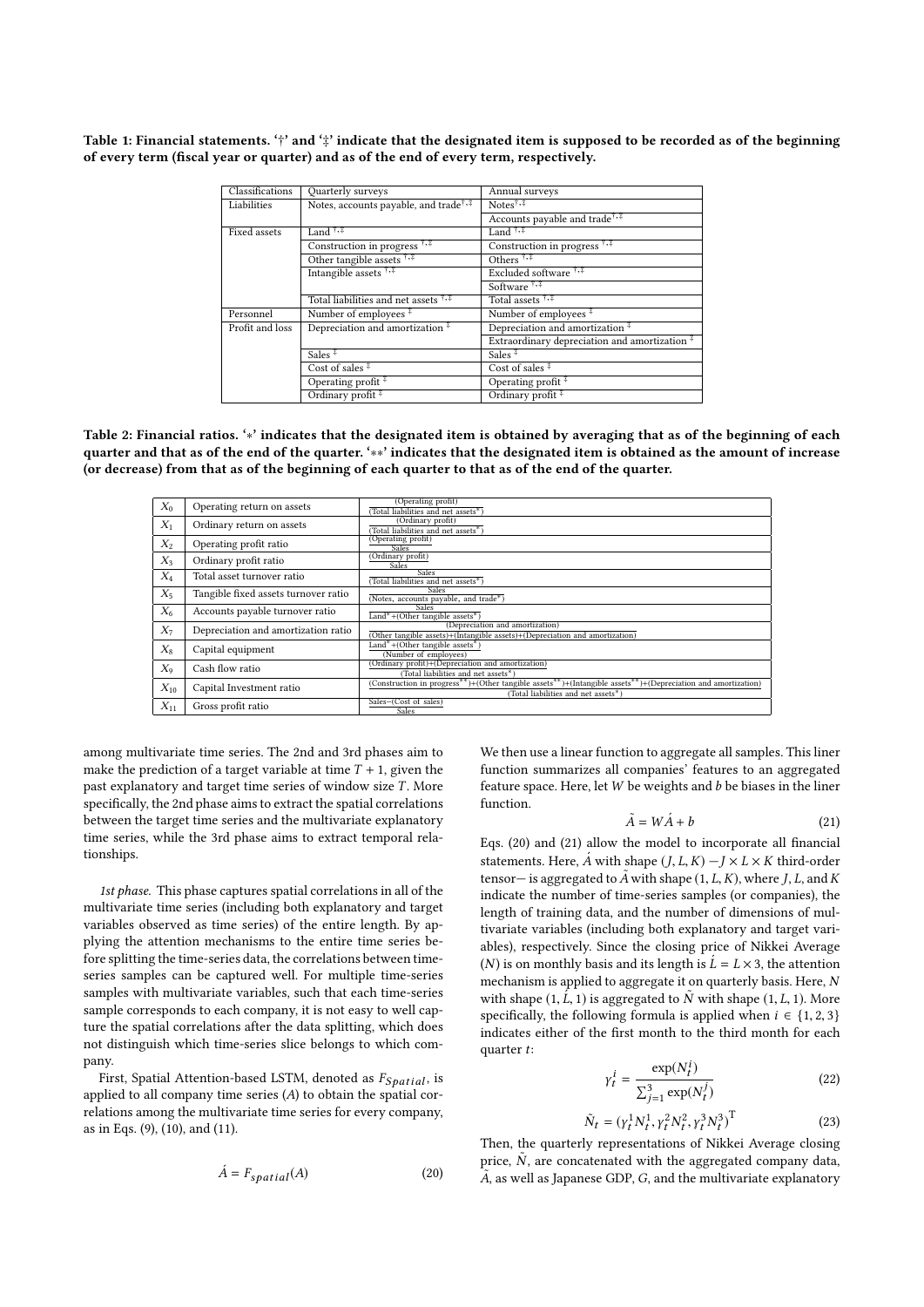

**Figure 5: Structure of the proposed model.**

time series in the target industry, *I*. Here, *I* indicates all the financial ratio time series other than the target time series in its industry.

$$
Z = [\tilde{A}; \tilde{N}; G; I] \tag{24}
$$

The shape of *G* is  $(1, L, 1)$  and the shape of *I* is  $(B, L, K - 1)$ , where *B* indicates the mini-batch size for*I* for learning the model. Therefore, the shape of the concatenated samples *Z* is  $(B, L, K \times 2 + 1)$ . By applying Spatial-attention LSTM to this, we can obtain the spatial correlations between the time series.

$$
\hat{Z} = F_{spatial}(Z) \tag{25}
$$

In this paper,  $F_{spatial}$  in Eqs. (20) and (25) are obtained independently from  $A$  and  $Z$ , respectively. As the final stage of the 1st phase,  $\hat{Z}$  is sliced by shifting, one by one, the time steps of length *T*. Therefore, the number of time series samples is  $B \times (L - T)$ , and the shape is  $(B \times (L - T), T, K \times 2 + 1)$ .

*2nd phase.* First,  $\hat{Z}$  of length  $T$  and the target time series  $Y_T$ of the same length are concatenated at each time  $t \in \{1, \dots, T\}$ . Here,  $Y_T$  is obatained by slicing in the same manner of  $Z$  mentioned previously.

$$
\dot{Z} = [\hat{Z}; Y_T] \tag{26}
$$

After the concatenation, the shape of the time series samples  $\dot{Z}$ is (*B* × (*L* −*T* ),*T*,*K* ×2+2). By applying Spatial-attention LSTM to this, we can obtain the spatial correlations between the target time series and the other time series.

$$
\hat{\dot{Z}} = F_{spatial}(\dot{Z})
$$
\n(27)

*3rd phase.* At this phase, we apply Temporal-attention LSTM (denoted as *Ftempor al*) to capture the temporal relationships in the spatial attentions, as in Eq. (18). In other words, it captures the spatio-temporal relationships of multiple time series starting at different times.

$$
\hat{\mathbf{y}}_{T+1} = F_{temporal}(\hat{Z}, Y_T) \tag{28}
$$

The generated  $\hat{y}_{T+1}$  is the final prediction. Here, all the models in this paper use a back-propagation algorithm to train the models. During the training process, the mean squared error (MSE) between the predicted target vector  $\hat{y}_{T+1}$  and the ground-truth vector  $y_{T+1}$  is minimized using the Adam optimizer [7].



**Figure 6: Data splitting for validation step.**



**Figure 7: Data splitting for test step.**

# **5 EXPERIMENTS**

### **5.1 Settings**

For experiments, we carry out validation step and test step, as below. In both steps, we slide data one step forward, resulting in 15 datasets.

- *Validation step*: We set the length of training data *L* to 40 steps, as shown in Figure 6. Training is carried out to search the best hyperparameter of the number of LSTM units. We assume the search range to be  $U \in \{16, 32, 64, 128\}$ .
- *Test step*: We set the length of training data *L* to 41 steps, as shown in Figure 7. For training, we use the best hyperparameter selected in the validation step.

Moreover, we set the other hyperparameters, as follows. Window length  $T = 12$ , the number of epochs is 500, learning rate is 0.001, and the mini-batch size  $B = 64$ . These are determined empirically.

In the setting above, we assume 'Whole sale and trade' as a target industry. We also assume Return on assets (ROA), denoted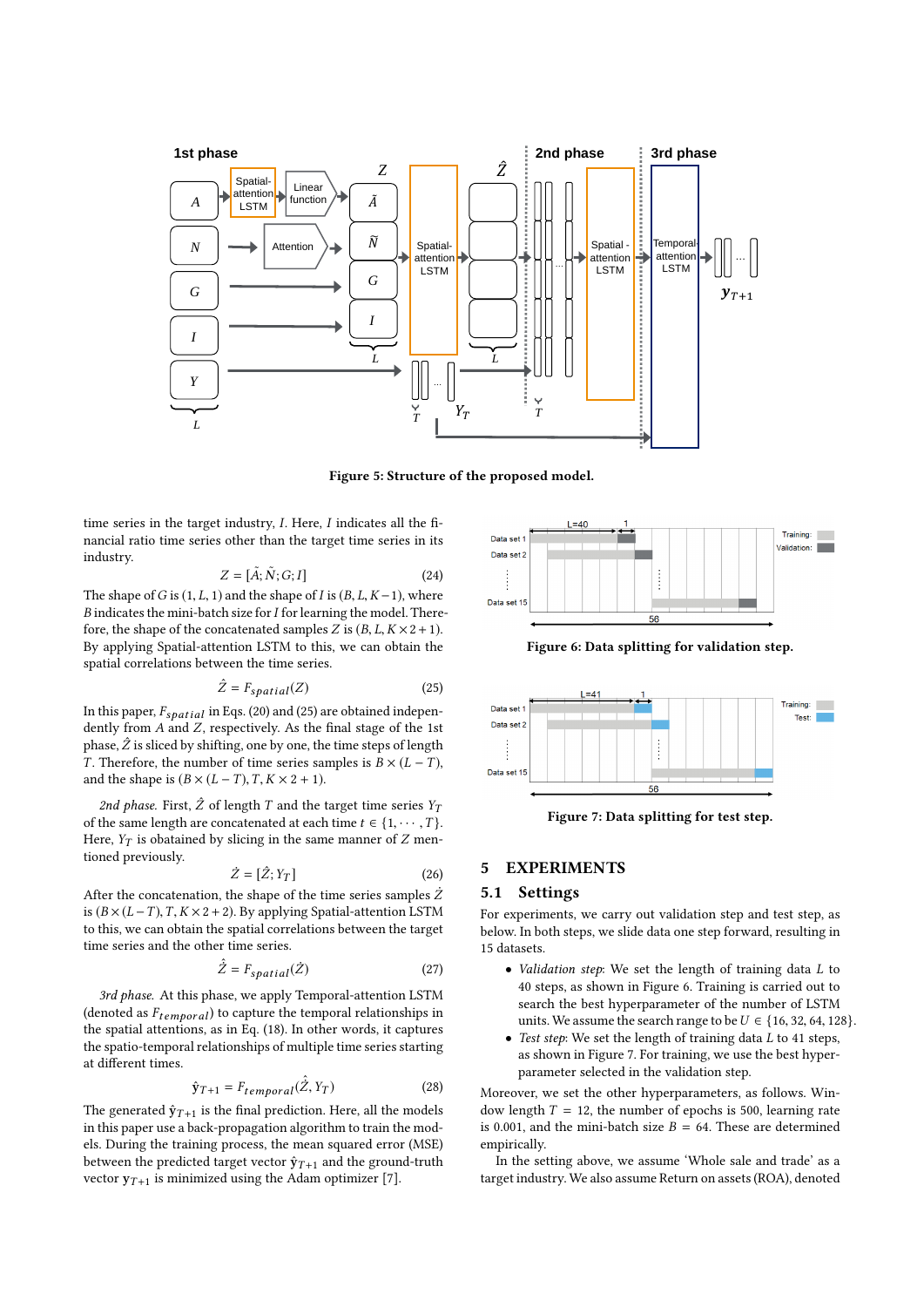as*X*1 in Table 2, as target variable*Y*. As for multivariate explanatory variables, we use *X* = { $X_0, X_2, X_3, \cdots, X_{11}$ }. Therefore, the number of the variables in time series is  $K = 12$ , including both explanatory and target variables.

In order to demonstrate the effectiveness of the proposed model, we compare the prediction performance of the proposed model to that of the DSTP-based model and simple LSTM model. The Nikkei Average closing price (*N*) was converted to quarterly by averaging every three months for the DSTP-based model and simple LSTM model. We assumed that the number of LSTM layers is two.

For evaluation, we use Mean Squared Error (MSE) with the sample standard deviation. We further confirm whether the improvement of the proposed model was statistically significant via Wilcoxon signed rank testing at 0.05 level, compared with the baselines.

#### **5.2 Results and discussions**

We show in Table 3 the evaluation results in terms of mean squared errors (MSE) and the sample standard deviations (SD) using the proposed model, DSTP-based model, and simple LSTM model in various settings. Here, *I* indicates a target industry data and  $I = [X; Y] \in A$ . Also, '# of units' indicates the number of the LSTM units for each model, which was determined in the validation step.

The following are discussions to clarify the contributions from the three points of view:

- *Using macroeconomic time series*: Comparing the proposed models with macroeconomic time series (Model 1) and those without macroeconomic time series (Model 3) in Table 3, Model 1 works more effectively than Model 3, on average, by successfully capturing properties of the macroeconomic time series. We confirmed that the improvement brought by Model 1 was statistically significant via Wilcoxon signed rank test at 0.05 level, compared to Model 3.
- *Focusing a specific industry*: When we compare the proposed model with all the time series (Model 1) and that without considering spatial correlations among all companies' time series (Model 2), Model 1 works moderately more effectively than Model 2, on average. We confirmed that this improvement was statistically significant in the same manner mentioned previously.
- *Using multiple time-series samples with multivariate explanatory variables*: Given all the time series, Model 1 was more effective on average (with the statistical significance) than Models 4 and 7; however, this is not the case in the other situations. It can be said that our proposed models work modestly more effective than or comparable to the DSTP-based models, depending on the situations, and that our models work greatly more effective than the simple LSTM models. More detailed evaluation is left for the future work.

# **6 CONCLUSIONS**

In order to establish a useful method for forecasting corporate financial time series data, we aimed in this paper to appropriately forecast one step ahead using multiple time-series samples of multivariate explanatory variables. For this objective, we proposed an industry specific model that simultaneously captures corporate financial time series and the industry trends. We further proposed a new model structure that appropriately captures macroeconomic time series. In particular, we showed the effectiveness of the proposing model, especially focusing on the following three points. First, the model can capture macroeconomic time series, such as GDPs, more appropriately than the DSTP- and LSTM-based models. Second, the model can be focused to a specific industry. Third, the model is designed to be learned from multiple time-series samples of multivariate explanatory variables, producing modestly more effective or comparable performance of the prediction compared to the DSTPbased model. We developed a model for predicting corporate ROA in the wholesale trade industry. Our model may be effective in forecasting other target variables in other industries; however, this extension is left for the future work.

#### **ACKNOWLEDGMENTS**

We thank Takuji Kinkyo and Shigeyuki Hamori for valuable discussions and comments. This work was supported in part by the Grant-in-Aid for Scientific Research (#15H02703) from JSPS, Japan.

# **REFERENCES**

- [1] M. Hadi Amini, Amin Kargarian, and Orkun Karabasoglu. 2016. ARIMAbased decoupled time series forecasting of electric vehicle charging demand for stochastic power system operation. *Electric Power Systems Research* 140 (2016), 378–390.
- [2] Edward Choi, Mohammad Taha Bahadori, Andy Schuetz, Walter F. Stewart, and Jimeng Sun. 2016. RETAIN: Interpretable predictive model in healthcare using reverse time attention mechanism. *Advances in Neural Information Processing Systems (NIPS 2016)* 29 (2016), 3504–3512.
- [3] Ian Goodfellow, Yoshua Bengio, and Aaron Courville. 2016. *Deep Learning*. MIT Press.
- [4] Sepp Hochreiter. 1991. Untersuchungen zu dynamischen neuronalen Netzen. Diploma thesis, Institut für Informatik, Technische Universiät München.
- [5] Sepp Hochreiter, Yoshua Bengio, Paolo Frasconi, and Jürgen Schmidhuber. 2001. Gradient flow in recurrent nets: the difficulty of learning long-term dependencies. In *A Field Guide to Dynamical Recurrent Neural Networks*, S. C. Kremer and J. F. Kolen (Eds.). IEEE Press.
- [6] Sepp Hochreiter and Jürgen Schmidhuber. 1997. Long Short-Term Memory. *Neural Computation* 9, 8 (1997), 1735–1780.
- [7] Diederik P. Kingma and Jimmy Ba. 2015. Adam: A Method for Stochastic Optimization. In *Proceedings of the 3rd International Conference on Learning Representations (ICLR 2015)*.
- [8] Hao Li, Yanyan Shen, and Yanmin Zhu. 2018. Stock Price Prediction Using Attention-based Multi-Input LSTM. *Proceedings of Machine Learning Research* 95 (2018), 454–469.
- [9] Yuxuan Liang, Songyu Ke, Junbo Zhang, Xiuwen Yi, and Yu Zheng. 2018. Geo-MAN: Multi-level attention networks for geo-sensory time series prediction. In *Proceedings of the 27th International Joint Conference on Artificial Intelligence (IJCAI-18)*. 3428–3434. [10] Jie Liu and Enrico Zio. 2017. SVM hyperparameters tuning for recursive
- multi-step-ahead prediction. *Neural Computing & Applications* 28, 12 (2017), 3749–3763.
- [11] Yeqi Liu, Chuanyang Gong, Ling Yang, and Yingyi Chen. 2019. DSTP-RNN: A dual-stage two-phase attention-based recurrent neural network for longterm and multivariate time series prediction. *Expert Systems with Applications* 143 (2019).
- [12] Yao Qin, Dongjin Song, Haifeng Cheng, Wei Cheng, Guofei Jiang, and Garrison W. Cottrell. 2017. A dual-stage attention-based recurrent neural network for time series prediction. In *Proceedings of the 26th International Joint Conference on Artificial Intelligence (IJCAI-17)*. 2627–2633.

# **A IMPUTATION PROCESSING**

Now, we briefly describe imputation processing to handle time series with missing values. We suppose time series *д* in the quarterly survey dataset and time series*G* in the annual survey dataset with regard to each financial index. We carry out imputation processing for each financial index in the two steps below. Here, let  $q_i^y$  $j$ <sup>9</sup>) be a value as of quarter *j* of year *y* in a specific financial index time series, as shown in Table 4.

• Step 1 —using annual data: